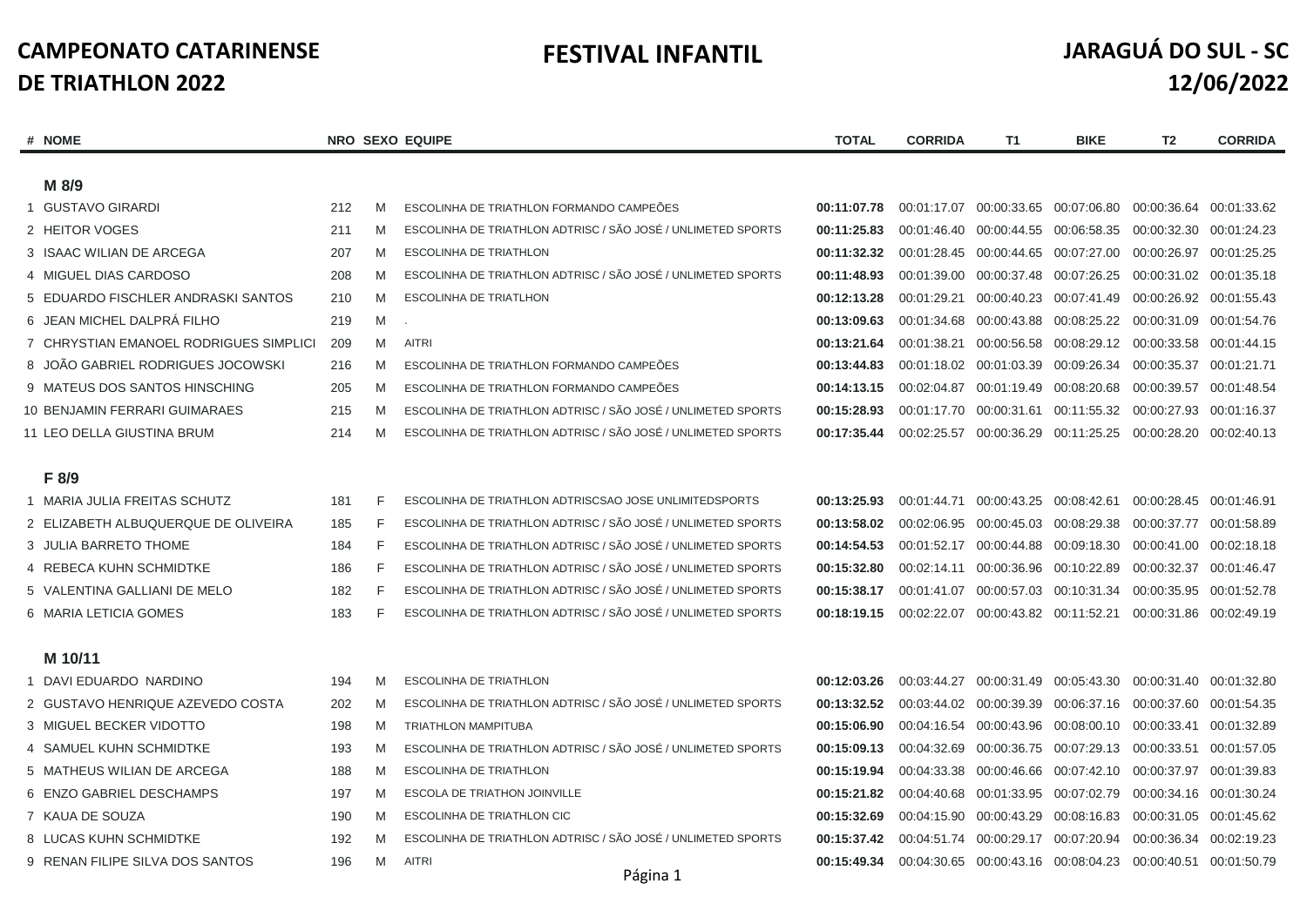## **FESTIVAL INFANTIL JARAGUÁ DO SUL - SC 12/06/2022**

| 10 BENJAMIN ALEXANDRE DA SILVA PRIESS | 201 | M        | AITRI                                    |             |  | 00:15:59.95  00:05:06.24  00:00:42.64  00:07:58.65  00:00:35.68  00:01:36.74 |  |
|---------------------------------------|-----|----------|------------------------------------------|-------------|--|------------------------------------------------------------------------------|--|
| 11 DAVI LUIZ CONRADI                  |     | M        | TRIATHON                                 | 00:16:20.14 |  | 00:05:03.65  00:01:00.92  00:07:55.10  00:00:42.77  00:01:37.70              |  |
| 12 HILTON ALVARO SOARES               |     | M        | AITRI                                    |             |  | 00:17:21.05 00:06:18.33 00:00:50.66 00:06:46.06 00:00:54.09 00:02:31.91      |  |
| 13 JOÃO FERRARI DIAS TAVARES          | 191 | - M      | EQUIPE DE TRIATLHON JOINVILLE            |             |  | 00:18:16.03  00:04:51.80  00:03:27.91  00:07:43.92  00:00:26.64  00:01:45.76 |  |
| 14 VICTOR BATISTA DE OLIVEIRA         | 187 | <b>M</b> | ESCOLINHA DE TRIATHLON FORMANDO CAMPEÕES |             |  | 00:18:22.86 00:05:16.76 00:01:01.34 00:08:56.13 00:00:44.56 00:02:24.07      |  |
| 15 ISABELLA CRISTINA DE ARAGAO        | 200 | <b>M</b> | AITRI                                    | 00:21:20.67 |  | 00:05:26.65  00:00:47.10  00:12:28.61  00:00:43.51  00:01:54.80              |  |
| 16 LUIZ MIGUEL GOMES DE CASTILHO      | 203 | M        | ESCOLINHA DE TRIATHLON FORMANDO CAMPEÕES | 00:27:08.34 |  | 00:05:53.03  00:02:38.63  00:16:06.73  00:00:28.65  00:02:01.30              |  |

#### **F 10/11**

| 1 OLIVIA MARIA TESTA              |
|-----------------------------------|
| 2 LETICIA DE OLIVEIRA MARTINHAKI  |
| 3 LETICIA ODEVAGEN BACKHAUSER NEV |
| 4 RAFAELA BECKER TRICHEZ          |
| 5 CLARA MORFR                     |
| 6 SABRINA OI IVEIRA BANDEIRA      |
| 7 LAURA MILLER BASTOS             |
| 8 MARIA EDUARDA PEREIRA           |
| 9 LAURA LAZZAROTTI MATIAS         |
| 10 ANA I YA CIRI A                |
| 11 ISABELA ANGELO TRESSMANN       |
| 12 VITORIA ANDRADE PAIXAO         |

|     | 175 |   | ESCOLINHA DE TRIATHLON ADTRISC / SÃO JOSÉ / UNLIMETED SPORTS | 00:13:38.41 |             |                                       | 00:03:53.95 00:00:33.67 00:07:10.08                         | 00:00:32.60 00:01:28.11 |             |
|-----|-----|---|--------------------------------------------------------------|-------------|-------------|---------------------------------------|-------------------------------------------------------------|-------------------------|-------------|
|     | 172 |   | ESCOLINHA DE TRIATHLON CIC                                   | 00:15:26.36 |             |                                       | 00:04:27.36 00:00:50.88 00:07:11.99 00:00:32.60 00:02:23.53 |                         |             |
| VES | 173 |   | ESCOLINHA DE TRIATHLON - NUCLEO UNIVILLE                     | 00:15:42.53 | 00:04:15.27 |                                       |                                                             |                         | 00:01:49.66 |
|     | 164 |   | <b>TRIATHLON MAMPITUBA</b>                                   | 00:15:42.80 | 00:04:54.94 |                                       | 00:00:42.60 00:07:51.15 00:00:35.77                         |                         | 00:01:38.34 |
|     | 177 | F | ESCOLINHA DE TRIATHLON                                       | 00:15:44.55 |             |                                       | 00:04:24.54 00:00:37.59 00:08:11.64 00:00:44.55             |                         | 00:01:46.23 |
|     | 166 |   | TRIATHLON CENTRO DA JUVENTUDE BOQUEIRAO                      | 00:15:46.81 |             |                                       | 00:04:45.14 00:00:56.12 00:07:57.46 00:00:36.53             |                         | 00:01:31.56 |
|     | 165 | F | ESCOLINHA DE TRIATHLON ADTRISC / SÃO JOSÉ / UNLIMETED SPORTS | 00:16:01.07 |             |                                       | 00:04:01.56 00:00:45.69 00:08:35.08                         | 00:00:43.88             | 00:01:54.86 |
|     | 171 | F | ESCOLINHA DE TRIATHLON FORMANDO CAMPEÕES                     | 00:17:25.61 |             |                                       | 00:04:36.93 00:00:58.59 00:08:55.84                         | 00:00:46.20             | 00:02:08.05 |
|     | 169 |   | ESCOLINHA DE TRIATLHON FORMANDO CAMPEÕES                     | 00:17:35.60 |             | 00:05:13.90 00:00:49.96 00:09:10.87   |                                                             | 00:00:36.14 00:01:44.73 |             |
|     | 180 | F | <b>AITRI</b>                                                 | 00:18:33.86 |             | 00:05:53.15  00:01:15.34  00:08:56.69 |                                                             | 00:00:41.87             | 00:01:46.81 |
|     | 174 | F | <b>AITRI</b>                                                 | 00:21:19.27 | 00:05:09.87 | 00:01:06.09 00:12:45.29               |                                                             | 00:00:31.31             | 00:01:46.71 |
|     | 176 |   | ESCOLINHA DE TRIATHLON FORMANDO CAMPEÕES                     | 00:24:34.42 |             |                                       | 00:05:10.48  00:01:18.74  00:10:48.86  00:00:28.61          |                         | 00:06:47.73 |

#### **M 12/13**

| 1 ALEJANDRO JUANUK               | 136 | M | <b>VAFTRIMORMAII</b>          |
|----------------------------------|-----|---|-------------------------------|
| 2 GABRIEL CRODA OLIVEIRA         | 150 | M | <b>TRIATHLON MAMPITUBA</b>    |
| 3 MIGUEL VIEIRA UGIONE           | 152 | M | <b>TRIATHLON MAMPITUBA</b>    |
| 4 GABRIEL OLIVEIRA DE MENEZES    | 135 | M | NUCLEO BOQUEIRAO              |
| 5 FERNANDO KAEFER DE SOUZA       | 131 | M | <b>ESCOLINHA DE TRIATHLON</b> |
| 6 LUIZ FELIPE DENK               | 147 | M | <b>ESCOLINHA DE TRIATHLON</b> |
| 7 NIKOLAS LEANDRO PEREIRA        | 127 | M | <b>TRIATHLON MAMPITUBA</b>    |
| 8 GUILHERME MEIER REBELO         | 130 | M | <b>FETRICH</b>                |
| 9 RENATO ANTONIO SANTOS DE SOUZA | 148 | M | <b>AITRI</b>                  |
| 10 JOÃO MIGUEL NOGUEIRA ALVES    | 157 | M | <b>TRIATHLON MAMPITUBA</b>    |
| 11 GUSTAVO DE OLIVEIRA SANTOS    | 146 | M | <b>ESCOLINHA DE TRIATHLON</b> |

| 1 ALEJANDRO JUANUK               | 136  | M | VAFTRIMORMAII                            |                                                                              | 00:20:21.00 00:06:26.88 00:00:40.04 00:08:47.13 00:00:38.46 00:03:48.49      |  |  |
|----------------------------------|------|---|------------------------------------------|------------------------------------------------------------------------------|------------------------------------------------------------------------------|--|--|
| 2 GABRIEL CRODA OLIVEIRA         | 150  | M | <b>TRIATHLON MAMPITUBA</b>               | 00:21:49.91  00:07:18.47  00:00:29.26  00:09:13.31  00:00:26.81  00:04:22.06 |                                                                              |  |  |
| 3 MIGUEL VIEIRA UGIONE           | 152  | M | <b>TRIATHLON MAMPITUBA</b>               | 00:22:15.12 00:07:30.74 00:00:28.48 00:09:33.39 00:00:20.14 00:04:22.37      |                                                                              |  |  |
| 4 GABRIEL OLIVEIRA DE MENEZES    | 135. | M | NUCLEO BOQUEIRAO                         | 00:22:40.71  00:06:51.13  00:00:30.75  00:10:19.32  00:00:28.20  00:04:31.31 |                                                                              |  |  |
| 5 FERNANDO KAEFER DE SOUZA       | 131  | M | ESCOLINHA DE TRIATHLON FORMANDO CAMPEÕES | 00:22:48.37 00:07:12.27 00:00:38.39 00:10:04.62 00:00:24.51 00:04:28.58      |                                                                              |  |  |
| 6 LUIZ FELIPE DENK               | 147  | M | ESCOLINHA DE TRIATHLON FORMANDO CAMPEÕES | 00:23:01.33 00:06:50.83 00:00:27.26 00:10:27.70 00:00:26.93 00:04:48.61      |                                                                              |  |  |
| 7 NIKOLAS LEANDRO PEREIRA        | 127  | M | <b>TRIATHLON MAMPITUBA</b>               | 00:23:02.02  00:07:25.54  00:00:27.27  00:10:29.30  00:00:21.69  00:04:18.22 |                                                                              |  |  |
| 8 GUILHERME MEIER REBELO         | 130  | M | <b>FETRICH</b>                           | 00:23:16.47 00:07:21.52 00:00:34.31 00:10:30.90 00:00:24.79 00:04:24.95      |                                                                              |  |  |
| 9 RENATO ANTONIO SANTOS DE SOUZA | 148  | M | <b>AITRI</b>                             | 00:24:03.79  00:07:38.14  00:00:54.71  00:10:28.45  00:00:33.01  00:04:29.48 |                                                                              |  |  |
| 10 JOÃO MIGUEL NOGUEIRA ALVES    | 157  | M | <b>TRIATHLON MAMPITUBA</b>               | 00:25:17.05 00:08:32.04 00:00:34.13 00:10:52.65 00:00:27.31 00:04:50.92      |                                                                              |  |  |
| 11 GUSTAVO DE OLIVEIRA SANTOS    | 146  | M | <b>ESCOLINHA DE TRIATHLON</b>            |                                                                              | 00:25:19.19  00:07:38.13  00:00:49.98  00:10:42.00  00:00:34.28  00:05:34.80 |  |  |

Página 2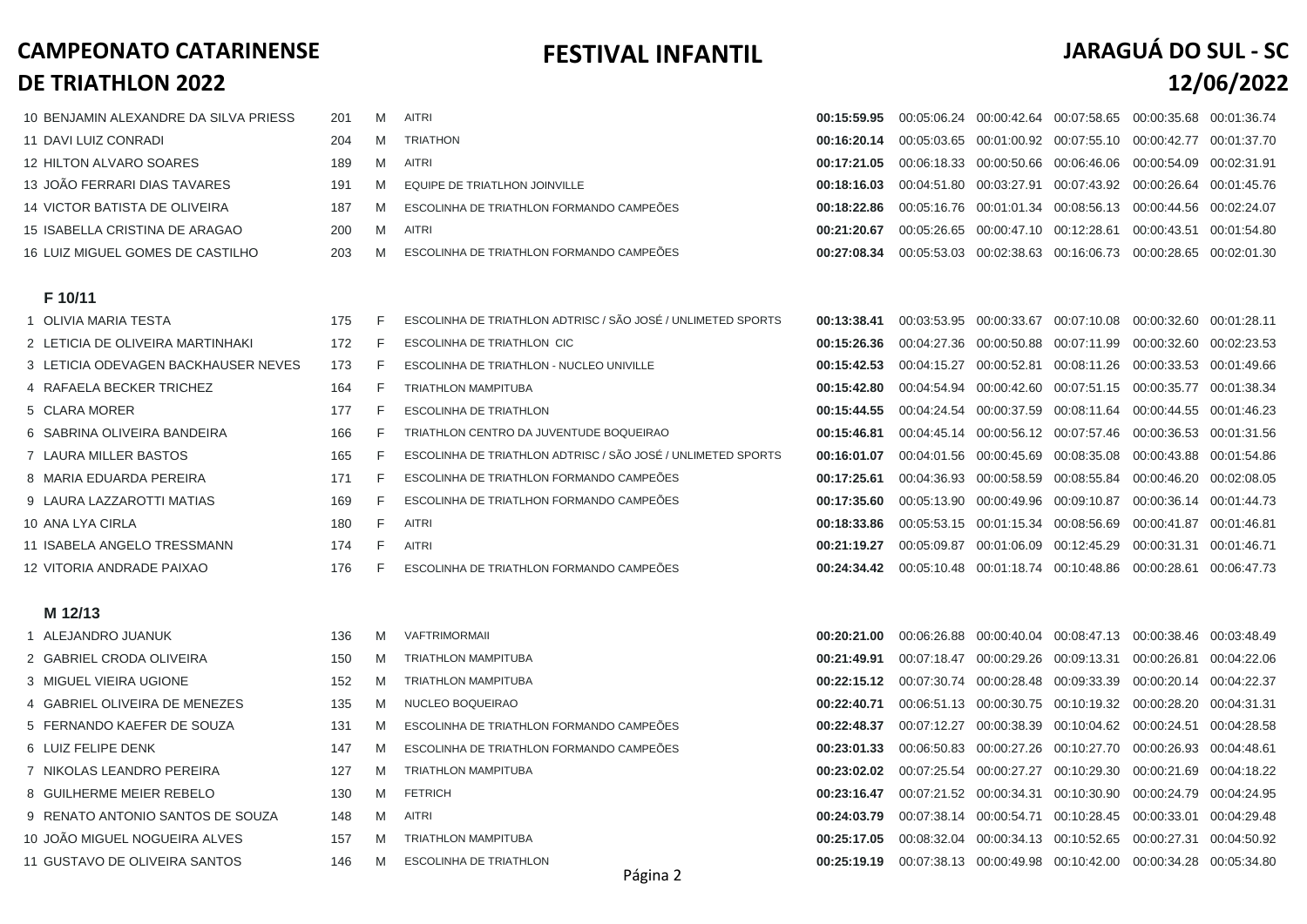### **FESTIVAL INFANTIL**

| JARAGUÁ DO SUL - SC |            |  |
|---------------------|------------|--|
|                     | 12/06/2022 |  |

| 12 YAGO FUMAGALLI BUENO DE PAIVA             | 141 | M | <b>ESCOLINHA DE TRIATHLON - CIC</b>                          | 00:26:10.75 | 00:08:05.93  00:00:39.39  00:11:02.76  00:00:41.28  00:05:41.39 |  |  |
|----------------------------------------------|-----|---|--------------------------------------------------------------|-------------|-----------------------------------------------------------------|--|--|
| <b>13 MIGUEL ZOMER FILGUEIRA</b>             | 139 | M | <b>TRIATHLON MAMPITUBA</b>                                   | 00:26:16.49 | 00:08:13.58  00:00:33.58  00:11:52.68  00:00:32.94  00:05:03.71 |  |  |
| <b>14 PEDRO LEAL BOERI</b>                   | 155 | M | ESCOLINHA DE TRIATHLON ADTRISC / SÃO JOSÉ / UNLIMETED SPORTS | 00:26:43.05 | 00:07:50.67  00:00:38.95  00:12:21.44  00:00:27.74  00:05:24.25 |  |  |
| 15 VITOR GIRARDI                             | 128 | M | ESCOLINHADE TRIATHLON FORMANDO CAMPEÕES                      | 00:26:44.22 | 00:08:10.67  00:00:44.26  00:11:21.06  00:00:35.10  00:05:53.13 |  |  |
| 16 GUSTAVO KAEFER DE SOUZA                   | 159 | M | ESCOLINHA DE TRIATHLON FORMANDO CAMPEÕES                     | 00:27:16.47 | 00:08:01.76  00:01:05.26  00:12:30.68  00:00:26.58  00:05:12.19 |  |  |
| 17 ENZO BIFF DA LUZ                          | 158 | M | <b>TRIATHLON MAMPITUBA</b>                                   | 00:27:55.76 | 00:09:14.95  00:00:37.65  00:12:27.94  00:00:29.38  00:05:05.84 |  |  |
| 18 LEONARDO SANTOS ESPINDOLA DIAS            | 132 | M | ESCOLINHA DE TRIATLHON FORMANDO CAMPEÕES                     | 00:28:03.84 | 00:08:24.41  00:00:29.16  00:12:54.26  00:00:27.34  00:05:48.67 |  |  |
| <b>19 GUILHERME FISCHLER ANDRASKI SANTOS</b> | 151 | M | <b>ESCOLINHA DE TRIATLHON</b>                                | 00:28:04.59 | 00:08:09.77  00:00:42.27  00:12:57.33  00:00:26.77  00:05:48.45 |  |  |
| 20 GABRIEL HENRIQUE CUSTODIO                 | 154 | M | ESCOLINHA DE TRIATLON FORMANDO CAMPEÕES                      | 00:28:28.96 | 00:08:57.28 00:00:36.66 00:12:17.55 00:00:37.00 00:06:00.47     |  |  |
| 21 LUCAS STEFANIE DE PADUA                   | 143 | M | <b>ESCOLINHA DE TRIATHLON- CIC</b>                           | 00:28:31.65 | 00:08:49.27  00:00:34.46  00:12:57.73  00:00:38.21  00:05:31.98 |  |  |
| 22 JOÃO GABRIEL GONCALVES MARTINS            | 142 | M | <b>TRIATHLON MAMPITUBA</b>                                   | 00:29:03.59 | 00:09:04.16  00:00:33.96  00:13:50.45  00:00:26.64  00:05:08.38 |  |  |
| 23 YAN AUGUSTO MELLO                         | 138 | M | ESCOLINHA DE TRIATHLON FORMANDO CAMPEÕES                     | 00:29:29.45 | 00:09:31.33  00:00:28.79  00:12:44.97  00:00:43.43  00:06:00.93 |  |  |
| 24 MIGUEL ANGELO ALBERTI                     | 140 | M | ESCOLINHA DE TRIATHLON FORMANDO CAMPEÕES                     | 00:29:35.51 | 00:10:15.69  00:00:36.23  00:11:18.41  00:00:36.30  00:06:48.88 |  |  |
| 25 JOÃO VITOR MONTEIRO ZEFERINO              | 144 | M | <b>TRIATHLON MAMPITUBA</b>                                   | 00:31:28.61 | 00:11:10.85  00:00:43.44  00:11:49.64  00:00:36.93  00:07:07.75 |  |  |
| 26 BERNARDO SARDA BERNARDI                   | 156 | M | ESCOLINHA DE TRIATHLON ADTRISC / SÃO JOSÉ / UNLIMETED SPORTS | 00:31:35.13 | 00:10:15.09  00:00:38.07  00:13:44.30  00:00:41.82  00:06:15.85 |  |  |
| 27 HENRY DE NEZ LESSA                        | 163 | M | <b>TRIATHLON MAMPITUBA</b>                                   | 00:31:39.89 | 00:10:09.12  00:00:35.43  00:14:05.39  00:00:30.26  00:06:19.69 |  |  |
| 28 LUCCA BARRETO THOME                       | 137 | M | ESCOLINHA DE TRIATHLON ADTRISC / SÃO JOSÉ / UNLIMETED SPORTS | 00:32:19.37 | 00:10:03.34  00:00:41.05  00:13:51.54  00:00:36.88  00:07:06.56 |  |  |
| <b>29 VICTOR RABELO</b>                      | 145 | M | ESCOLINHA DE TRIATLON FORMANDO CAMPEÕES                      | 00:34:23.43 | 00:11:33.72 00:00:53.64 00:13:22.10 00:00:56.06 00:07:37.91     |  |  |
| 30 GERSON MORAES DA SILVEIRA                 | 133 | M | ESCOLINHA DE TRIATHLON ADTRISC / SÃO JOSÉ / UNLIMETED SPORTS | 00:35:14.87 | 00:13:37.87  00:00:37.97  00:12:17.44  00:00:38.02  00:08:03.57 |  |  |
| 31 ENZO MATHEUS RODRIGUES MOREALE            | 134 | M | ESCOLINHA DE TRIATHLON ADTRISC / SÃO JOSÉ / UNLIMETED SPORTS | 00:40:29.67 | 00:13:39.15  00:00:45.81  00:17:14.43  00:00:37.82  00:08:12.46 |  |  |
| F 12/13                                      |     |   |                                                              |             |                                                                 |  |  |
|                                              |     |   |                                                              |             |                                                                 |  |  |

| 1 LUISA VILHA RIBAS                | 117 | F. | <b>ESCOLINHA DE TRIATHLON</b>                                            |             | 00:23:31.22  00:07:37.38  00:00:30.29  00:10:51.81  00:00:01.92  00:04:29.82          |  |                                                                 |  |
|------------------------------------|-----|----|--------------------------------------------------------------------------|-------------|---------------------------------------------------------------------------------------|--|-----------------------------------------------------------------|--|
| 2 MARIA FERNANDA BECKER TRICHEZ    | 118 | E. | <b>TRIATHLON MAMPITUBA</b>                                               | 00:26:10.29 |                                                                                       |  | 00:08:03.57  00:00:34.37  00:12:21.41  00:00:23.67  00:04:47.27 |  |
| 3 CLARA ALICE HONORATO DA SILVA    | 122 | F. | <b>TRIATHLON MAMPITUBA</b>                                               | 00:27:13.77 |                                                                                       |  | 00:07:53.22  00:00:32.03  00:13:28.65  00:00:24.21  00:04:55.66 |  |
| 4 PEROLA COUTO PIZZIOLO DE ANDRADE | 113 | F. | <b>AITRI</b>                                                             |             | 00:28:01.80  00:09:09.91  00:00:38.85  00:11:47.81  00:00:49.36  00:05:35.87          |  |                                                                 |  |
| 5 ISABELE VIEIRA ULIANO            | 119 | F. | <b>TRIATHLON MAMPITUBA</b>                                               |             | 00:28:34.02  00:09:55.75  00:00:41.49  00:11:49.01  00:00:30.17  00:05:37.60          |  |                                                                 |  |
| 6 SOFIA KLEIN                      | 112 | F. | ESCOLINHA DE TRIATHLON ADTRISC / SÃO JOSÉ / UNLIMETED SPORTS             |             | $0.29:23.00$ $00:00:00.00$ $00:00:00.00$ $00:00:00.00$ $00:00:00:00.00$ $15:07:53.00$ |  |                                                                 |  |
| 7 LUIZA BRUSTOLIN HOFFMANN         | 114 | F. | ESCOLINHA DE TRIATHLON FORMANDO CAMPEÕES                                 |             | 00:29:33.24  00:08:24.12  00:00:28.41  00:14:01.63  00:00:41.26  00:05:57.82          |  |                                                                 |  |
| 8 ALICE FRANCISCONI FRANKE         | 124 | F. | ESCOLINHA DE TRIATHLON ADTRISC / SÃO JOSÉ / UNLIMETED SPORTS             |             | 00:31:18.60 00:10:17.79 00:00:41.13 00:13:07.58 00:00:37.37 00:06:34.73               |  |                                                                 |  |
| 9 ISADORA DUARTE SERPA             | 120 | F. | <b>AITRI</b>                                                             |             | 00:34:17.42  00:11:52.36  00:00:59.34  00:14:46.99  00:00:44.76  00:05:53.97          |  |                                                                 |  |
| 10 MARIA LUIZA GULART ALVES        | 116 | E. | ESCOLINHA DE TRIATLO NUCLEO BOQUEIRAO                                    |             | 00:36:13.02  00:11:53.53  00:00:46.34  00:15:08.74  00:00:44.72  00:07:39.69          |  |                                                                 |  |
| 11 LUISE CAROLINE DO VALLE         | 125 | F. | <b>ESCOLINHA DE TRIATLHON</b>                                            |             | 00:36:41.40  00:11:44.50  00:00:57.09  00:15:29.30  00:00:36.46  00:07:54.05          |  |                                                                 |  |
| <b>12 HELOISA DA SILVA</b>         | 121 | F. | ESCOLINHA DE TRIATHLON ADTRISC / SÃO JOSÉ / UNLIMETED SPORTS<br>Página 3 |             | 00:40:41.35 00:11:44.14 00:00:45.09 00:17:24.41 00:00:35.29 00:10:12.42               |  |                                                                 |  |

| 00:26:10.75 | 00:08:05.93 | 00:00:39.39 | 00:11:02.76 | 00:00:41.28 | 00:05:41.39 |
|-------------|-------------|-------------|-------------|-------------|-------------|
| 00:26:16.49 | 00:08:13.58 | 00:00:33.58 | 00:11:52.68 | 00:00:32.94 | 00:05:03.71 |
| 00:26:43.05 | 00:07:50.67 | 00:00:38.95 | 00:12:21.44 | 00:00:27.74 | 00:05:24.25 |
| 00:26:44.22 | 00:08:10.67 | 00:00:44.26 | 00:11:21.06 | 00:00:35.10 | 00:05:53.13 |
| 00:27:16.47 | 00:08:01.76 | 00:01:05.26 | 00:12:30.68 | 00:00:26.58 | 00:05:12.19 |
| 00:27:55.76 | 00:09:14.95 | 00:00:37.65 | 00:12:27.94 | 00:00:29.38 | 00:05:05.84 |
| 00:28:03.84 | 00:08:24.41 | 00:00:29.16 | 00:12:54.26 | 00:00:27.34 | 00:05:48.67 |
| 00:28:04.59 | 00:08:09.77 | 00:00:42.27 | 00:12:57.33 | 00:00:26.77 | 00:05:48.45 |
| 00:28:28.96 | 00:08:57.28 | 00:00:36.66 | 00:12:17.55 | 00:00:37.00 | 00:06:00.47 |
| 00:28:31.65 | 00:08:49.27 | 00:00:34.46 | 00:12:57.73 | 00:00:38.21 | 00:05:31.98 |
| 00:29:03.59 | 00:09:04.16 | 00:00:33.96 | 00:13:50.45 | 00:00:26.64 | 00:05:08.38 |
| 00:29:29.45 | 00:09:31.33 | 00:00:28.79 | 00:12:44.97 | 00:00:43.43 | 00:06:00.93 |
| 00:29:35.51 | 00:10:15.69 | 00:00:36.23 | 00:11:18.41 | 00:00:36.30 | 00:06:48.88 |
| 00:31:28.61 | 00:11:10.85 | 00:00:43.44 | 00:11:49.64 | 00:00:36.93 | 00:07:07.75 |
| 00:31:35.13 | 00:10:15.09 | 00:00:38.07 | 00:13:44.30 | 00:00:41.82 | 00:06:15.85 |
| 00:31:39.89 | 00:10:09.12 | 00:00:35.43 | 00:14:05.39 | 00:00:30.26 | 00:06:19.69 |
| 00:32:19.37 | 00:10:03.34 | 00:00:41.05 | 00:13:51.54 | 00:00:36.88 | 00:07:06.56 |
| 00:34:23.43 | 00:11:33.72 | 00:00:53.64 | 00:13:22.10 | 00:00:56.06 | 00:07:37.91 |
| 00:35:14.87 | 00:13:37.87 | 00:00:37.97 | 00:12:17.44 | 00:00:38.02 | 00:08:03.57 |
| 00:40:29.67 | 00:13:39.15 | 00:00:45.81 | 00:17:14.43 | 00:00:37.82 | 00:08:12.46 |
|             |             |             |             |             |             |

| 00:07:37.38 | 00:00:30.29 | 00:10:51.81 | 00:00:01.92                                                                                                                                                                                                                            | 00:04:29.82                                                                                     |
|-------------|-------------|-------------|----------------------------------------------------------------------------------------------------------------------------------------------------------------------------------------------------------------------------------------|-------------------------------------------------------------------------------------------------|
| 00:08:03.57 |             |             |                                                                                                                                                                                                                                        | 00:04:47.27                                                                                     |
| 00:07:53.22 |             |             | 00:00:24.21                                                                                                                                                                                                                            | 00:04:55.66                                                                                     |
| 00:09:09.91 |             |             | 00:00:49.36                                                                                                                                                                                                                            | 00:05:35.87                                                                                     |
| 00:09:55.75 | 00:00:41.49 |             | 00:00:30.17                                                                                                                                                                                                                            | 00:05:37.60                                                                                     |
| 00:00:00.00 | 00:00:00.00 | 00:00:00.00 |                                                                                                                                                                                                                                        | 15:07:53.00                                                                                     |
| 00:08:24.12 |             | 00:14:01.63 | 00:00:41.26                                                                                                                                                                                                                            | 00:05:57.82                                                                                     |
| 00:10:17.79 |             |             |                                                                                                                                                                                                                                        | 00:06:34.73                                                                                     |
| 00:11:52.36 |             |             |                                                                                                                                                                                                                                        |                                                                                                 |
| 00:11:53.53 |             |             |                                                                                                                                                                                                                                        |                                                                                                 |
| 00:11:44.50 |             | 00:15:29.30 | 00:00:36.46                                                                                                                                                                                                                            | 00:07:54.05                                                                                     |
| 00:11:44:14 |             |             | 00:00:35.29                                                                                                                                                                                                                            | 00:10:12.42                                                                                     |
|             |             |             | 00:00:34.37 00:12:21.41<br>00:00:32.03 00:13:28.65<br>00:00:38.85 00:11:47.81<br>00:11:49.01<br>00:00:28.41<br>00:00:41.13 00:13:07.58<br>00:00:59.34 00:14:46.99<br>00:00:46.34 00:15:08.74<br>00:00:57.09<br>00:00:45.09 00:17:24.41 | 00:00:23.67<br>00:00:00.00<br>00:00:37.37<br>00:00:44.76 00:05:53.97<br>00:00:44.72 00:07:39.69 |